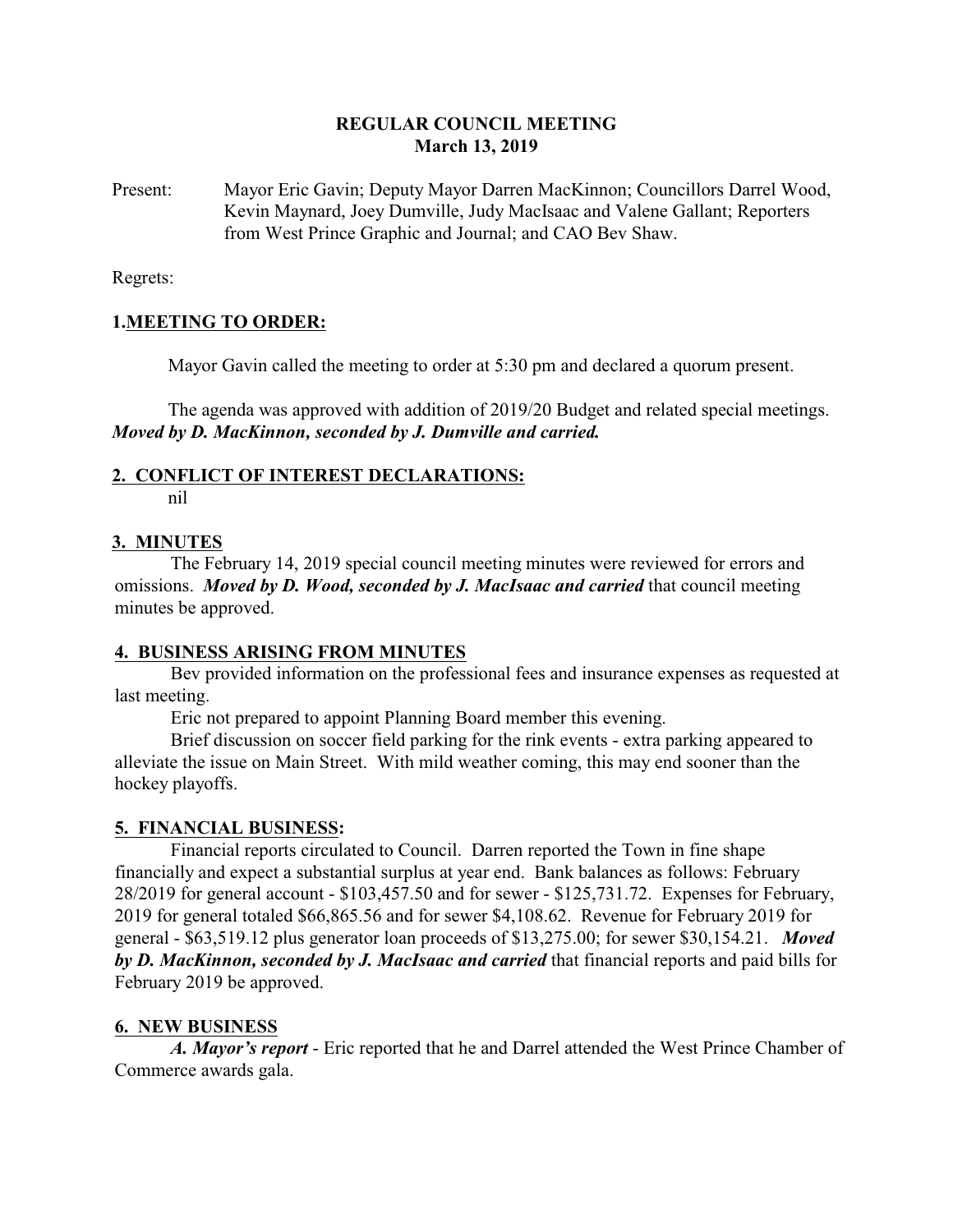*B. Administrator's report -* Bev reported the tractor being back in service and John Deere is absorbing some of the costs for the repairs. Also Kevin and Bev met with Tim Andrews of CMHC on March 6<sup>th</sup> regarding housing programs available. This information was also relayed to the Community Care Facility board. Bev attended the financial seminar in Alberton and advised that Warren Ellis accepted the offer of \$7500 for his land on Willow Avenue. Bev's overtime at 30.5 hours, less than a week of 2018 vacation left; Dale's not available.

#### *C. Reports from Departments*

*Properties (Kevin)* - Kevin reported that the MADD organization still wishes to erect a sign at the entrance to Town and wished to have his memory refreshed on Council's conditions. Also spoke on the derelict house on Kent ST. It was stated that the owner has been contacted numerous times and Sandra Keough, Department of Environment has been approached both by Eric and Bev. To follow up with Sandra. Contractor's opinion on maintenance shed is that the amount of concrete to level the floor would be as much as building a new building. Prices obtained from Castle on building supplies for same is approximately \$18,000. Concrete, electrical and land preparation is extra. Kevin also provided information of upcoming events with FPEIM.

*Streets & Sidewalks (Valene) -* Valene reported several areas of sidewalk that require repair this spring, that water is collecting is certain street areas and that snowmobile crossings on roadways is causing come concern with snow build up. Valene to evaluate street conditions in preparation for a letter to the Department of Transportation for annual wish list.

*Recreation (Joey) -* No written report. Joey reported that Andrew Avery has accepted the Recreation Director position and starts April  $1<sup>st</sup>$ . Joey has been maintaining the FaceBook page since Jessica left. Winter Carnival events went well.

*Newcomers/Recruitment (Judy) -* Judy attended the Community Partnership meeting at Alberton Hospital on Feb. 14<sup>th</sup> and talks were on doctor recruitment and retention. Vacant nursing positions on the Island number 186 but other health care worker positions are at full complement. A Navigator has been hired by the Newcomers Association to assist newcomers from the time they land until their destination. Judy also attended the Curling Club's closing for the newcomers' curling event.

*Police/Fire Department (Darrel) -* Darrel highlighted the Fire Chief's monthly report saying they attended 10 calls for service this month and training included a simulated snowmobile accident. Two members are currently enrolled in the Level I Firefighter's course. Darrel reviewed the February RCMP report and noted they only spent 87 hours on O'Leary business this month. It was mentioned that Tignish Council may be looking for support in their letter to the Province regarding the lack of member services of the RCMP to provide the required hours of service. Borden - Carleton is also looking for this support. *Moved by D. MacKinnon, seconded by D. Wood and carried* that the Town of O'Leary support Tignish Council in their efforts to resolve this policing issue.

RCMP member Darrel Gill joined the meeting and confirmed that they are struggling with 50% of their members being out on sick leave or injured in Prince County alone. He mentioned that the average of hours spent in each contracted municipality is still at 130 to 140 hours per month and he felt that letters to the Province regarding this matter certainly wouldn't hurt.

*Community Development & Sanitation (Eric)* - Eric reported the issues at the lagoon UV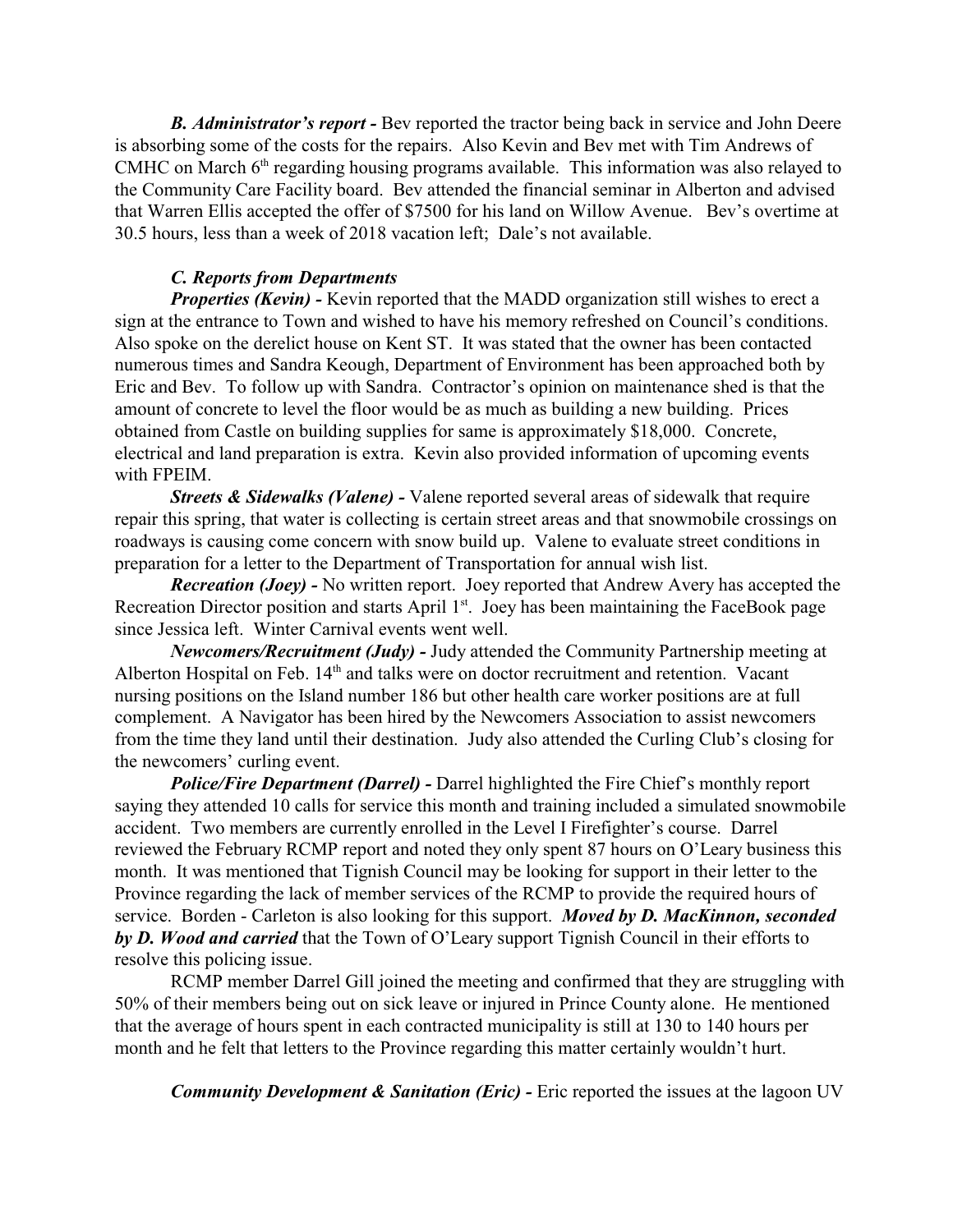system are not settled, the system isn't working and the supplier hasn't confirmed if warranty is still in effect. To continue keeping consultant aware of the situation and try to get warranty status. Eric reported on the 12 housing units mandated for O'Leary - 6 family housing to Joey Carragher and 6 seniors units to Stuart MacDonald. He also mentioned keeping in contact with the Community Care Facility board.

**D.** Pate Subdivision covenants/restrictions - Council previously received the declaration of protective covenants for development at the Pate Garden Subdivision and had an opportunity to review it. *Moved by D. MacKinnon, seconded by J. MacIsaac and carried* that Pate Garden Subdivision protective covenants be adopted as presented except for the following: Section I. 3.1 regarding minimum size of dwelling to be 1200 square feet instead of 1500 square feet; and Section I. to add 19. Metal fences shall not be permitted on the Lands.

*E. Confirm approval of Carragher proposal - Moved by J. MacIsaac, seconded by D. Wood and carried* that Joey Carragher, J.C. Handyman be preliminarily approved for his proposed housing project under the Affordable and Accessible Housing Program with the Province and this motion includes preliminary approval for boundary extension and rezoning of property located at PID # 40253.

*F. Hernewood History & Travel donation request - Moved by J. Dumville, seconded by Valene Gallant and carried* that the Town of O'Leary donate \$250 to the Hernewood History & Travel Club.

*G. 1st reading of Emergency Management Bylaw -* Proposed Bylaw # 2019-01, Town of O'Leary Municipal Emergency Management Program Bylaw was previously circulated to Council.

WHEREAS the Municipal Government Act requires a bylaw to enable the Council of the Town of O'Leary to provide emergency management planning for all areas of the municipality;

BE IT RESOLVED that Town of O'Leary Municipal Emergency Management Bylaw # 2019-01 be hereby read a first time.

## *Moved by Darren MacKinnon, seconded by Joey Dumville and carried.*

WHEREAS the Municipal Government Act requires a bylaw to enable the Council of the Town of O'Leary to provide emergency management planning for all areas of the municipality;

AND WHEREAS the Town of O'Leary Municipal Emergency Management Bylaw # 2019-01 was read a first time at this council meeting;

BE IT RESOLVED that the Town of O'Leary Municipal Emergency Management Bylaw # 2019-01 be hereby approved.

## *Moved by Darren MacKinnon, seconded by Joey Dumville and carried.*

*H. Council photo for Municipal Affairs* - photo taken.

*I. Other business & correspondence* - nil

## *7.* **COMMITTEE OF THE WHOLE**

*Moved by J. Dumville, seconded by D. Wood and carried* that Council adjourn to committee of the whole session at 7:05 pm.